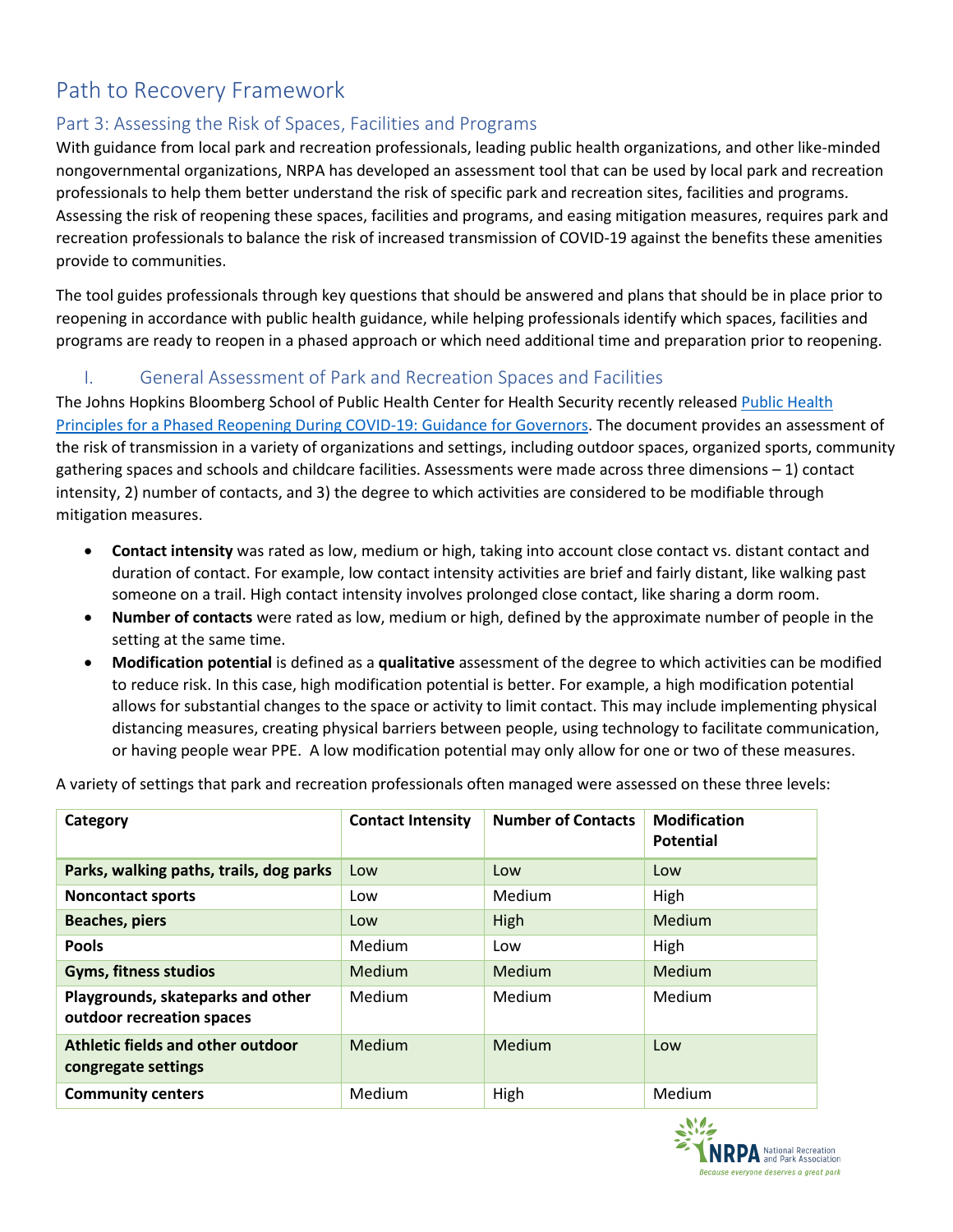| Theatres, museums and other indoor<br>leisure spaces                                     | Medium | High        | Medium        |
|------------------------------------------------------------------------------------------|--------|-------------|---------------|
| <b>Overnight programs</b>                                                                | High   | Medium      | Low           |
| <b>Childcare facilities</b>                                                              | High   | Medium/High | Low/Medium    |
| <b>Contact sports</b>                                                                    | High   | Medium/High | Low           |
| Mass gatherings, community events,<br>festivals, sports related tournaments<br>and games | High   | High        | <b>Medium</b> |
| <b>Outdoor large venues (concerts,</b><br>sports)                                        | High   | High        | Medium        |
| Indoor large venues (concerts,<br>sports)                                                | High   | High        | Low           |
| <b>Summer camps</b>                                                                      | High   | High        | Low           |

\* These risk assessments may be helpful in planning for reopening as sectors and activities with low contact intensity, low numbers of contacts, and ability to modify operations to diminish potential spread will be safer to open sooner than those with higher levels of risk. This is not meant to be a prescription for reopening, and we know that every park and recreation space, facility and program is unique. Professionals will need to make decisions after analyzing their individual spaces for risk.

# II. Coordination with Public Health Officials

As phased reopening plans are developed, park and recreation professionals should coordinate with state and local public health and government officials for specific guidance and approval. Prior to implementation of phased reopening plans, park and recreation professionals should also coordinate with state and local public health officials to ensure the community has met the indicators and gating criteria to begin lifting mitigation measures as outlined by the World Health Organization or the White House Coronavirus Task Force and CDC.

# III. Specific Questions that Should be Answered Prior to Reopening

These questions should be answered, and plans should be developed prior to reopening spaces, facilities or programs.

- 1. Physical Distancing and Limiting Gatherings
- Does the space/facility/program allow for physical distancing of the public and staff?
- Does the space/facility/program allow for avoiding any national/state/local maximum gathering requirements?
- Can signage be installed reminding community members to physically distance and limit gatherings?
- Can physical distancing and gathering requirements be monitored/enforced?
- Have policies or procedures been developed for the monitoring and enforcement of physical distancing?
- Do you have enough staff capacity and resources needed to monitor/enforce physical distancing and gathering requirements?
- Have staff been trained on proper procedures for monitoring physical distancing?
- Do you have a contingency plan in the event of losses in staff capacity to monitor/enforce physical distancing?
- Do you have a communications plan for sharing information on physical distancing, gathering requirements and monitoring procedures?

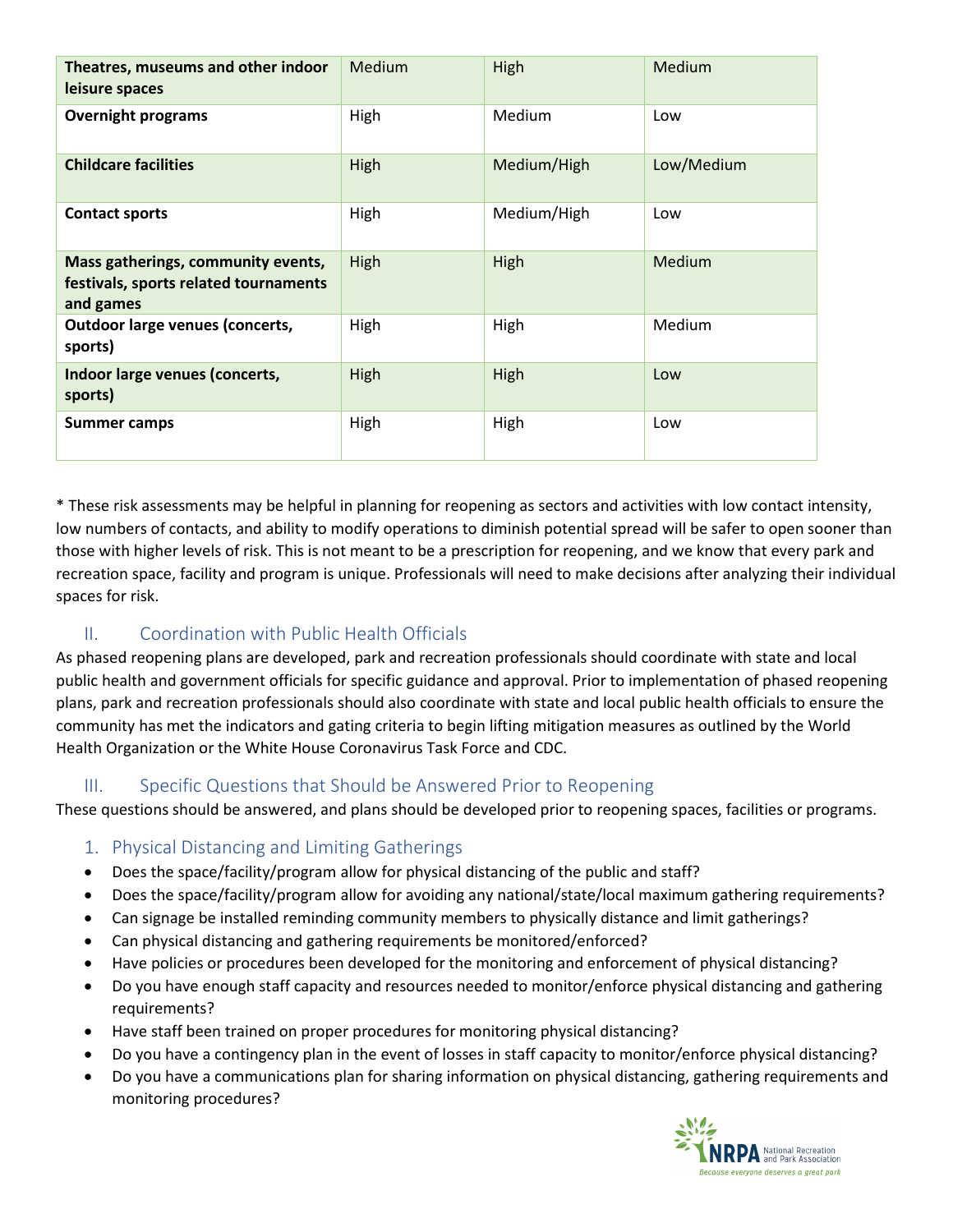• Do you have a contingency plan in the event that mitigation and gating measures need to be reinforced due to a resurgence in COVID-19 case counts?

## 2. Cleaning and Disinfection Practices

- Can the space/facility/program materials be properly cleaned/disinfected regularly in accordance with CDC guidance?
- Have maintenance plans/checklists outlining cleaning protocols and frequency been created to prepare staff for implementation?
- Have you secured cleaning/disinfection supplies and PPE for staff?
- Do you have a plan in place for securing additional needed cleaning/disinfection supplies within the supply chain?
- Have you trained staff on proper cleaning/disinfection?
- Do you need to provide hand sanitizer to users?
- Do you have a plan in place for securing hand sanitizer within the supply chain?
- Do you have a communications plan for sharing information on cleaning and disinfection practices (e.g.) how often spaces are cleaned?

## 3. Staff Capacity

- Do you have a staffing plan in place to reopen spaces/facilities/programs?
- Do you need to repurpose staff (e.g. full time to staff seasonal operations; admin shifting to maintenance/sanitization roles, etc.)?
- Is there a plan in place for protecting vulnerable/high-risk staff?
- Is there a contingency plan in place in the event of losses in staff capacity?

## 4. Measures to Protect Staff and the Public

- Do you have a policy on personal protective equipment (PPE) needed for staff?
- Have you secured necessary PPE?
- Do you have a plan in place for securing additional PPE within the supply chain?
- Have you trained staff on proper use and disposal of PPE?
- Is there a policy in place regarding hand washing frequency of staff?
- Do you have updated emergency contact information for staff?

## 5. Site-Based Questions

Based on specifics of your spaces, facilities and programs, have you created a plan for additional staff and user protective measures that may be required? This may include:

- Do you need/have updated emergency contact information for participants?
- Do you have a plan to implement health screenings and temperature checks?
- Are you able to limit the number of patrons or stagger entry times?
- Can signage be installed reminding public to physically distance, limit gatherings, wear face coverings, and practice proper personal hygiene per CDC guidance?
- Can equipment or office set ups be adjusted to support physical distancing?
- Will adjustments to equipment or office space meet ADA requirements?
- Have you developed a drop-off system for childcare programs?

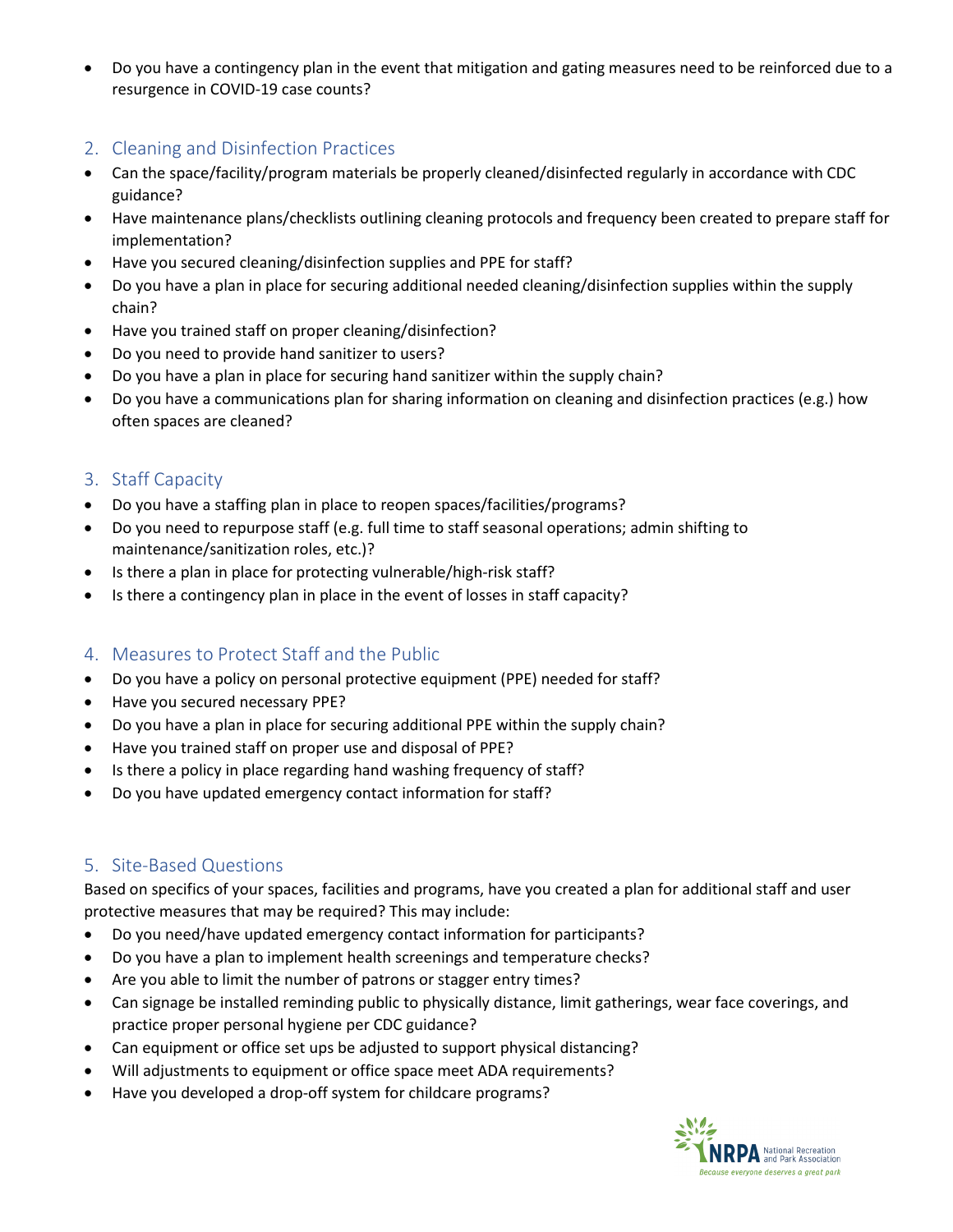- Is there an isolation room on site in the event someone falls ill during a program?
- If you are providing food, what policies are in place for food deliveries and distribution?
- Do you need additional organization vehicles?
- Will you need to install physical barriers to keep frontline staff safe?

#### **\*NRPA will be developing and sharing guidance for specific spaces, facilities, and programs as available.**

- o Playgrounds
- o Outdoor Restrooms (Permanent and Temporary)
- o Outdoor Courts, Skateparks, Exercise Equipment
- o Swimming Pools and Splashpads
- o Sports Youth and Adult
- o Dog Parks
- o Childcare Programs and Summer Camps
- o Indoor Recreation and Aquatic Centers
- o Farmers Markets
- o Senior Centers

### 6. Population Served and Addressing Equity and Inclusion

- Who is the primary population served by the space/facility/program?
- Is there a high percentage of high-risk individuals served by the space/facility/program?
- Is there a plan in place for protecting high-risk individuals?
- Have you analyzed your reopening plans to ensure that recreational opportunities are equitably accessible across the community?
- Have you analyzed community need to ensure you are meeting the essential needs of those most vulnerable?
- Have you meaningfully engaged the community in your reopening planning process to ensure all voices are represented?
- Is there a plan to address ADA requirements?
- Is there a plan to ensure all feel welcome and can participate equally?

#### 7. Communications and Community Awareness

- Has a communications plan been developed to relay up-to-date information regarding openings/closings/proper use/mitigation strategies?
- Has a communications plan been developed to raise community awareness of proper use of spaces in accordance with national/state/local public health guidance?
- Do you have enough staff capacity and resources needed to implement communications plan?
- Do you have a contingency plan in the event of losses in staff capacity to implement communications plan?
- Is there a plan to ensure all people, especially those most vulnerable, receive and understand communications?

#### 8. Mitigation Strategies

- Is there a mitigation plan in place for each site?
- Can mitigation measures be instated rapidly if there is an increase in community transmission?